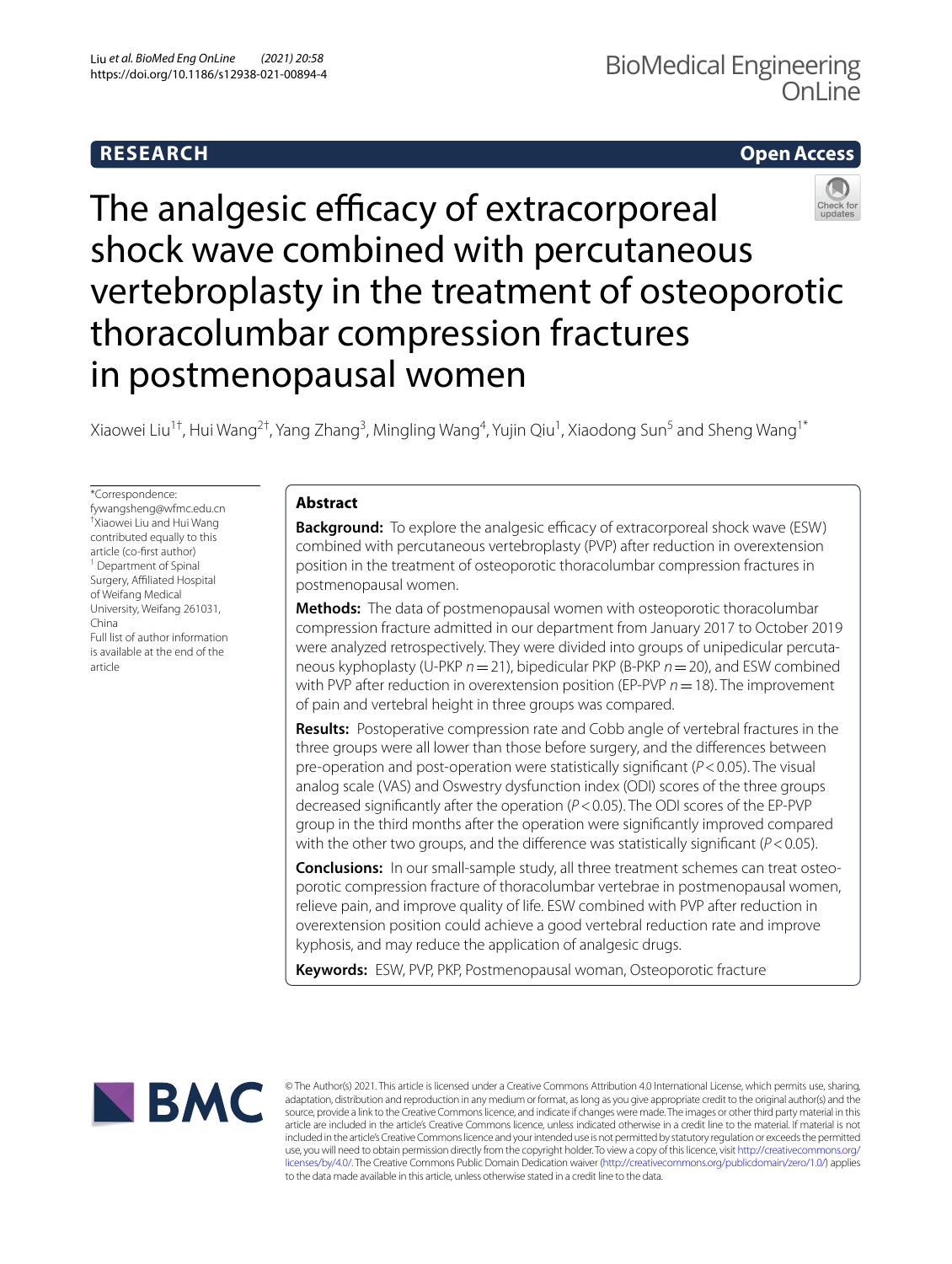# **Background**

With the increasingly severe aging trend of the population, the incidence of osteoporosis is increasing year by year among the elderly  $[1, 2]$  $[1, 2]$  $[1, 2]$ . Especially because of the lack of estrogen in postmenopausal women, leading to accelerated loss of sclerostin and decreasing bone strength, the proportion of osteoporotic fractures increases. It has become one of the most serious public health problems afecting postmenopausal women's physical health and quality of life [\[3](#page-8-2)]. Spinal fracture often occurs in the thoracolumbar vertebrae (T10–L2). Patients with thoracolumbar vertebral compression fracture seriously afect the quality of life and result in multiple complications, even causing sagittal imbalance and disability  $[4]$  $[4]$ . Percutaneous vertebroplasty (PVP) and percutaneous kyphoplasty (PKP) have gained the recognition of clinical doctors and society. Unipedicular and bipedicular piercing PKP are helpful to maintain the vertebral body height recovery and reduce the leakage of bone cement. However, due to the high cost, it is difcult to extensively develop in basic-level hospitals [[5](#page-8-4)]. PVP after reduction in overextension position can help to restore the height of the vertebral body and restore the sagittal balance of the spine, and the bone cement dispersion is more uniform, with lower cost and relatively simple operation, which can also achieve good clinical treatment results [\[6](#page-8-5)]. Extracorporeal shock wave (ESW), as a local stimulation, can achieve better pain relief and greatly improve the treatment efects [[7\]](#page-8-6). Tus, ESW provides a new idea to relieve osteoporosis pain.

To explore the analgesic efficacy of clinical curative effects of various treatments on osteoporotic fracture in the thoracolumbar vertebrae, this study selected 59 cases of postmenopausal women with osteoporotic fracture of thoracolumbar vertebrae in the Affiliated Hospital of Weifang Medical University. The treatment included unipedicular piercing PKP (U-PKP), bipedicular piercing PKP (B-PKP), and ESW combined with PVP after reduction in overextension position (EP-PVP). Comparing the clinical curative efect of the three treatments, we analyzed the three groups of patients with preoperative and postoperative conditions and sequentially explored the clinical efficacy and safety.

### **Results**

### **Perioperative observation indexes**

The operation time and the amount of blood loss of the B-PKP group were longer than that of the other two groups  $(P<0.01)$ . The surgery cost of the B-PKP and U-PKP groups was higher than that of the EP-PVP group  $(P<0.01)$ . There was no statistically significant diference between the three groups in terms of length of stay and amount of bone cement  $(P > 0.05)$ , as shown in Table [1.](#page-2-0)

# **Comparison of postoperative complications**

The X-ray is taken immediately after the operation which indicated that bone cement leakage occurred in 2 vertebrae of the B-PKP group, in 2 vertebrae of the U-PKP group, and in 4 cases in the EP-PVP group, with no statistically significant difference  $(P > 0.05)$ . In comparison with the dispersion of bone cement in the vertebral body, the proportion of mass type and mixed type of the B-PKP group and U-PKP groups was higher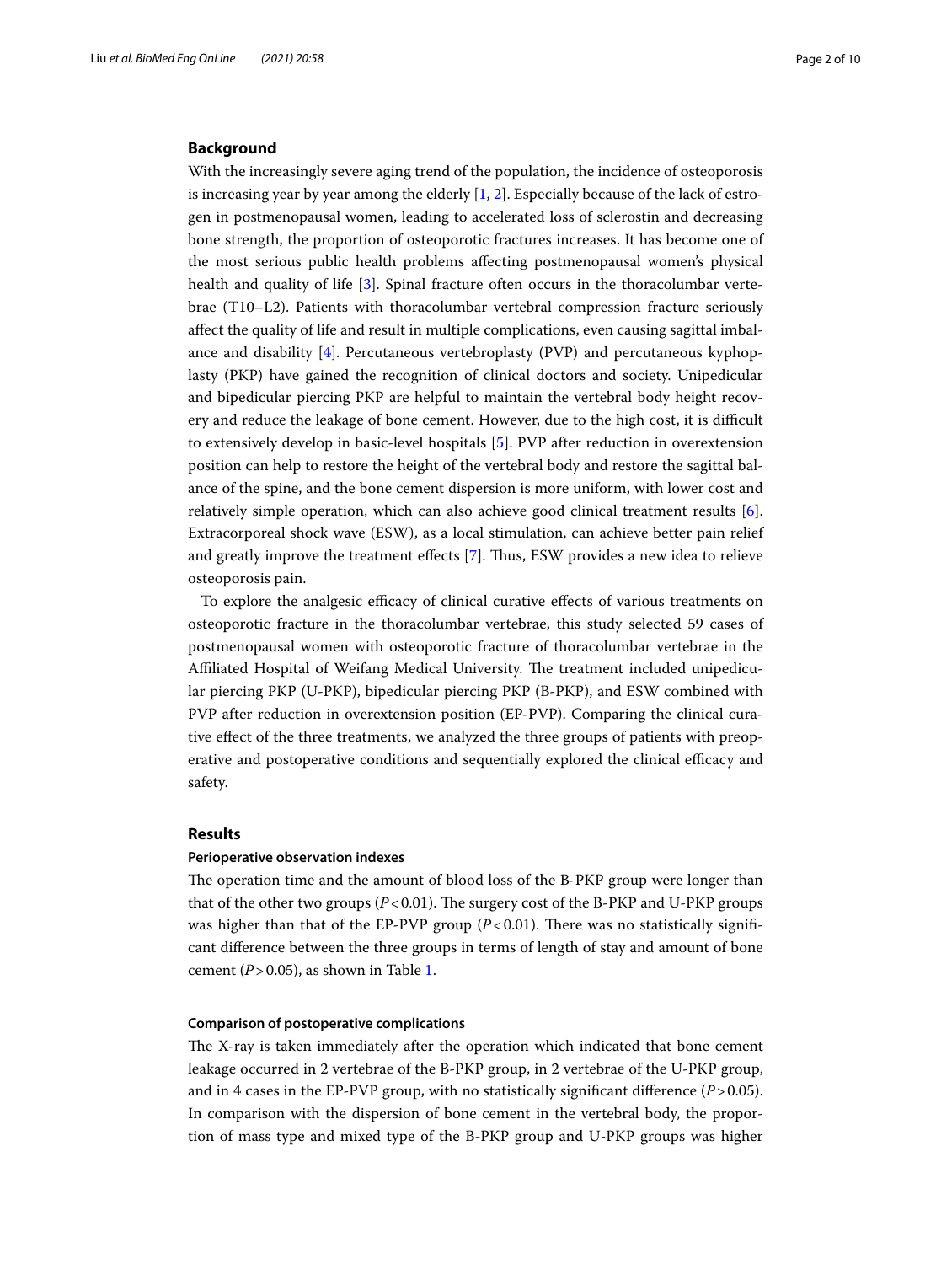| Item                                     | Group               |                                                   |                                      |              | Р            |
|------------------------------------------|---------------------|---------------------------------------------------|--------------------------------------|--------------|--------------|
|                                          |                     | U-PKP group ( $n = 21$ ) B-PKP group ( $n = 20$ ) | EP-PVP group<br>$(n=18)$             |              |              |
| Operative time (min)                     | $42.48 + 6.20$      | $56.45 \pm 8.80^*$                                | $41.94 + 9.71$                       |              | 19.48 < 0.01 |
| Hospitalization time<br>(day)            | $4.00 + 0.77$       | $3.80 + 0.77$                                     | $3.66 \pm 1.41$                      |              | 0.541 0.585  |
| Blood loss (ml)                          | $7.48 + 0.51$       | $4.10 \pm 0.97$ <sup>*</sup>                      | $7.47 + 1.43$                        | 16.74 < 0.01 |              |
| Bone cement content<br>(m <sub>l</sub> ) | $5.29 + 1.24$       | $5.68 + 0.99$                                     | $5.31 + 0.71$                        | 0.92         | 0.403        |
| Surgery cost (cny)                       | 24,966.17 ± 1637.60 | $26,428.69 \pm 3077.93$                           | $13,316.57 \pm 2344.66$ <sup>*</sup> | 165.63       | < 0.01       |

### <span id="page-2-0"></span>**Table 1** Comparison of perioperative indicators

\* *P*<0.05 vs. the other 2 groups

| Item                                 | Group                |                                   |                           | $\mathbf{R}^2$ | $\overline{P}$ |  |
|--------------------------------------|----------------------|-----------------------------------|---------------------------|----------------|----------------|--|
|                                      | U-PKP group $(n=21)$ | <b>B-PKP</b><br>group<br>$(n=20)$ | EP-PVP group ( $n = 18$ ) |                |                |  |
| Cement leakage rate [n (%)]          | 2(9.52)              | 2(5)                              | 4(22.22)                  | 1.66           | 0.44           |  |
| Diffusion of bone cement [n]<br>(%)] | 21 (100)             | 20 (100)                          | 18 (100)                  | 25.01          | < 0.01         |  |
| Mass type [n (%)]                    | 2(9.52)              | 2(10)                             | $0(0)^{*}$                |                |                |  |
| Mixed type [n (%)]                   | 17 (80.96)           | 15(75)                            | $7(38.89)$ <sup>*</sup>   |                |                |  |
| Diffuse type [n (%)]                 | 2(9.52)              | 3(15)                             | $11(61.11)^{*}$           |                |                |  |
| Refracture rate [n (%)]              | 1(4.76)              | 1(5)                              | 1(5.56)                   | 0.01           | 0.99           |  |

<span id="page-2-1"></span>

|  |  | <b>Table 2</b> Comparison of postoperative complications |  |
|--|--|----------------------------------------------------------|--|
|--|--|----------------------------------------------------------|--|

\* *P*<0.05 vs. the other 2 groups

than that of the EP-PVP group  $(P<0.01)$ . The dispersion ratio of the EP-PVP group was higher than that of the other two groups  $(P<0.01)$ . Postoperative follow-up found that there was one case of adjacent vertebral refracture in all three groups, with no statistically signifcant diference (*P*>0.05). Patients with a refracture of the adjacent vertebral body were reoperated. There was no spinal canal leakage or spinal nerve root injury in the three groups, as shown in Table [2](#page-2-1).

### **Vertebral compression rate, reduction rate, and Cobb angle**

There was no statistically significant difference between the vertebral compression rate and Cobb angle among the three groups before operation (*P*>0.05). Postoperative compression rate and Cobb angle of vertebral fractures in the three groups were all lower than those before surgery, and the diferences were statistically signifcant between preoperation and post-operation  $(P<0.01)$ . The postoperative vertebral restoration rate of the B-PKP group was higher than that of the other two groups (vs*.* U-PKP, *P*<0.01; vs*.* EP-PVP, *P*<0.01), as shown in Table [3](#page-3-0).

# **VAS score and ODI score**

There was no significant difference in VAS score and ODI score between the three groups (*P*>0.05). VAS and ODI scores of the three groups decreased signifcantly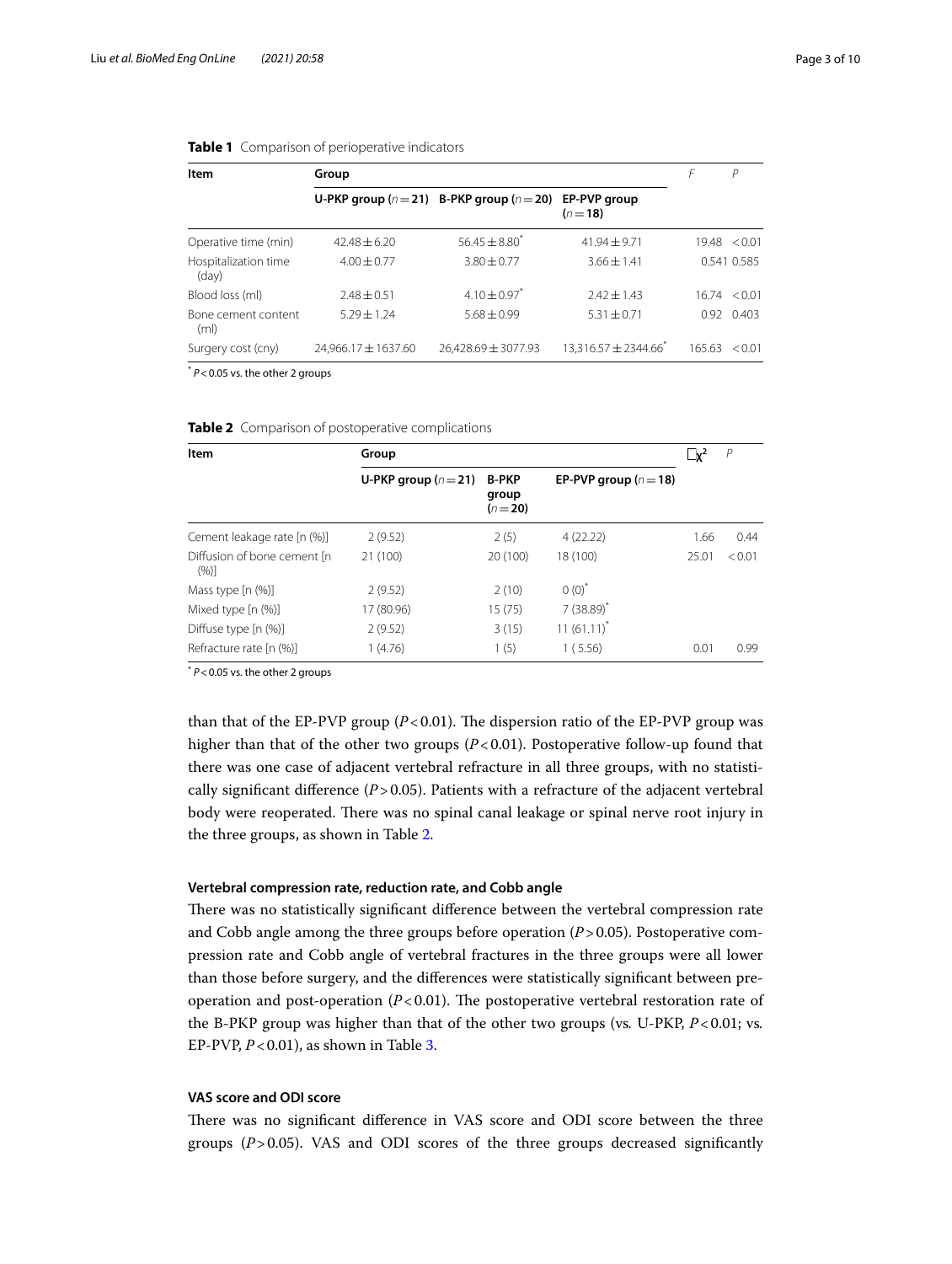| Item                                | Group              |                               |                                                                             |      | P                 |
|-------------------------------------|--------------------|-------------------------------|-----------------------------------------------------------------------------|------|-------------------|
|                                     |                    |                               | U-PKP group ( $n = 21$ ) B-PKP group ( $n = 20$ ) EP-PVP group ( $n = 18$ ) |      |                   |
| Preoperative compres-<br>sion rate  | $42.12 \pm 3.50$   | $43.57 \pm 3.22$              | $41.87 + 5.15$                                                              | 1.03 | 0.36              |
| Postoperative compres-<br>sion rate | $22.53 \pm 1.41^t$ | $21.23 \pm 1.56^t$            | $22.69 + 5.57$ <sup>t</sup>                                                 | 1.01 | 0.37              |
| vertebral restoration<br>rate       | $19.17 + 3.66$     | $22.25 + 2.94$ <sup>*</sup>   | $19.18 \pm 3.80$                                                            | 5.12 | 0.009             |
| Preoperative Cobb<br>angle          | $26.71 \pm 1.73$   | $76.83 + 2.52$                | $25.85 + 2.27$                                                              |      | $1.12 \quad 0.34$ |
| Postoperative Cobb<br>angle         | $12.97 + 1.49^t$   | $12.93 \pm 1.22$ <sup>t</sup> | $12.51 \pm 1.53^t$                                                          | 0.61 | 0.55              |

<span id="page-3-0"></span>**Table 3** Comparison of vertebral compression rate and Cobb angle

<sup>t</sup> *P*<0.05 vs. preoperative, \* *P*<0.05 vs. the other 2 groups

<span id="page-3-1"></span>

| Table 4 Comparison of VAS score and ODI score between three groups |  |  |  |
|--------------------------------------------------------------------|--|--|--|
|                                                                    |  |  |  |

| Item                                     | Group                        |                                                   |                                | F     | P      |
|------------------------------------------|------------------------------|---------------------------------------------------|--------------------------------|-------|--------|
|                                          |                              | U-PKP group ( $n = 21$ ) B-PKP group ( $n = 20$ ) | EP-PVP group<br>$(n=18)$       |       |        |
| Preoperative ODI score                   | $74.68 \pm 3.76$             | $72.97 + 4.38$                                    | $73.72 + 4.62$                 | 0.84  | 0.45   |
| Postoperative<br>2-3 months ODI<br>score | $78.88 + 4.22^t$             | $77.63 + 3.13$ <sup>t</sup>                       | $21.25 \pm 3.67$ <sup>t*</sup> | 23.00 | < 0.01 |
| Preoperative VAS score                   | $7.24 + 0.70$                | $7.35 + 0.67$                                     | $7.22 \pm 0.65$                | 0.21  | 0.81   |
| Postoperative 1 days<br>VAS score        | $2.90 \pm 0.54$ <sup>t</sup> | $2.85 \pm 0.49^t$                                 | $2.89 + 0.76^t$                | 0.05  | 0.96   |
| Postoperative<br>2-3 months VAS<br>score | $1.62 \pm 0.50^t$            | $1.65 \pm 0.49^t$                                 | $1.33 + 0.49^t$                | 2.37  | 0.10   |

<sup>t</sup> P<0.05 vs. preoperative, <sup>\*</sup>P<0.05 vs. the other 2 groups

after the operation, and the diference was statistically signifcant compared with that before operation  $(P<0.05)$ . There was no statistically significant difference in VAS score between the three groups on the first day and the third months after surgery  $(P > 0.05)$ . However, the ODI score of the EP-PVP group in the third months after the operation was significantly improved compared with the other two groups  $(P<0.05)$ , as shown in Table [4](#page-3-1).

# **Discussion**

Once osteoporosis fractures occur in postmenopausal women, they not only bring a decline in quality of life, but may also bring a heavy economic and ideological burden [[8\]](#page-8-7). As the diagnostic level of osteoporosis increases year by year, an increasing number of patients with osteoporosis and fragility fractures receive more attention from clinicians. PVP, PKP, and other operations have been widely used and spread in China since the PVP treatment was frst carried out by Galibert and Deramond in France in 1984 [\[9](#page-8-8)]. PKP holds in the leakage of bone cement and restores vertebral body height better than PVP, but in improving the postoperative pain and fractures, it does not have advantages. Spinal balance refers to the mutual infuence of the anatomical structure and morphology of the cervical vertebra to the pelvis to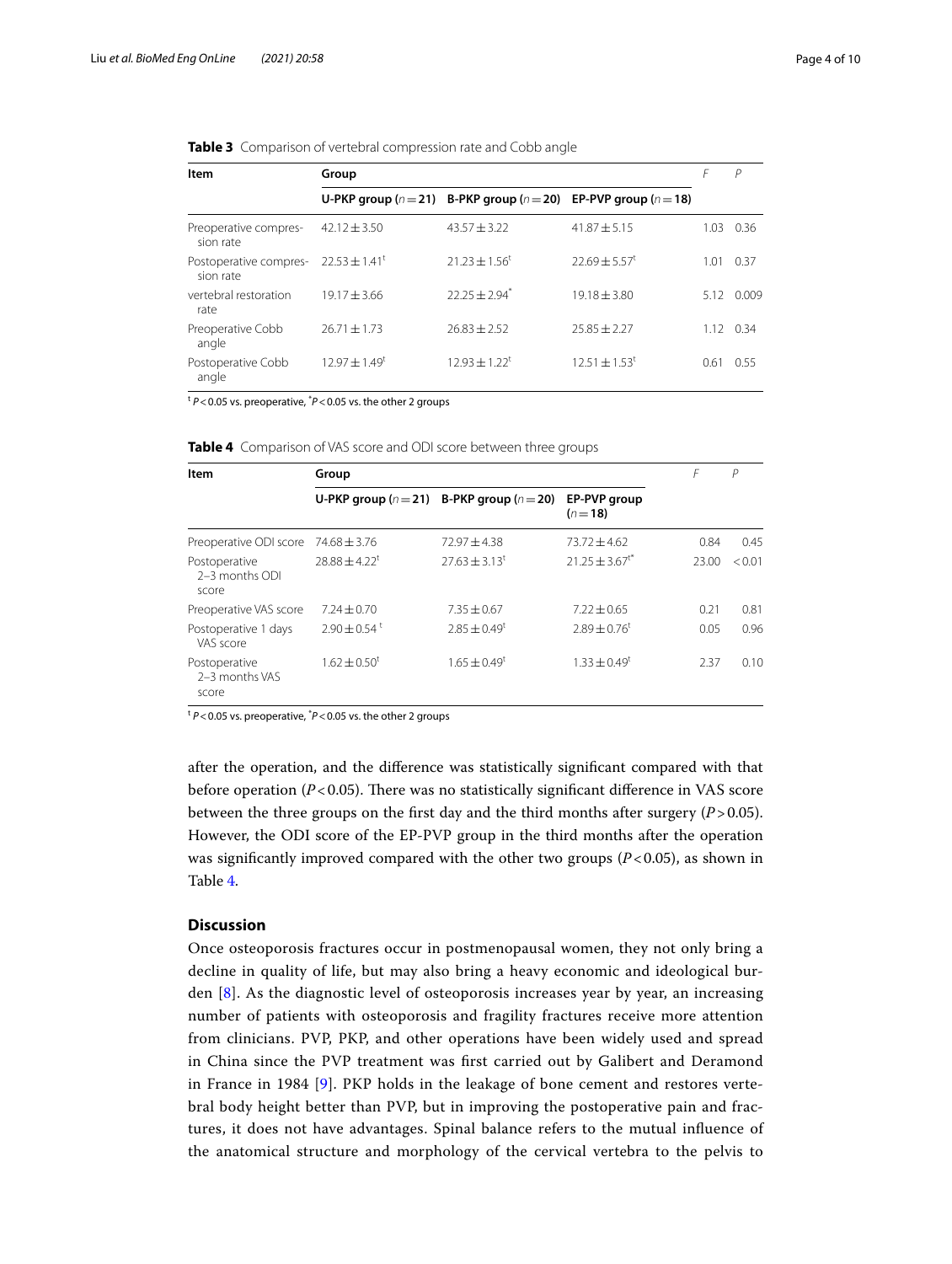maintain the stable state of the spine. Spinal imbalance, especially sagittal imbalance, causes long-term persistent back pain and even walking disorders [\[10](#page-8-9)]. Traditional PVP cannot efectively restore the injured vertebra height and prevent the aggravation of kyphosis in the late stage and may cause sagittal imbalance [\[11\]](#page-8-10). Personalized reduction in overextension position can improve the shortage of PVP. In this study, on the basis of the traditional PVP, the preoperative individualized hyperextension postural reduction was added. Tis individualized approach promotes the recovery of vertebral height and corrects kyphosis. On the basis of the traditional PKP, the bipedicular puncture PKP group was added to attempt to more signifcantly correct the local kyphotic deformity, increase the reduction rate, and try to restore the sagittal balance of the spine. The analysis of this study showed that the surgical expenses of the B-PKP and U-PKP groups were higher than that of the EP-PVP group, and the difference was statistically significant  $(P< 0.05)$ . It was mainly related to increased balloon costs. The vertebral compression rate, reduction rate, and Cobb angle of these three groups were signifcantly improved after surgery, and all three treatments could improve kyphotic deformity and restore vertebral height. In comparison with the dispersion of bone cement in the vertebral body, the dispersion ratio of the EP-PVP group was higher than that of the other two groups, and the diference was statistically significant  $(P< 0.05)$ . These may be related to the reduction of the filling pressure of bone cement, the reduced difusion ranges of bone cement, and the reduced difusion capacity after the balloons was opened.

Osteoporosis is a systemic disease. If osteoporosis is not treated, patients may still have chronic low back pain and body aches. Some patients even have fractures again. The treatment of osteoporosis should be started from two aspects: promoting bone formation and inhibiting bone resorption [\[12](#page-9-0), [13](#page-9-1)]. Drugs that inhibit bone resorption mainly include bisphosphonates, estrogens, and calcitonins. Common drugs used to promote bone formation mainly include parathyroid hormones and anabolic steroids  $[14]$  $[14]$ . These drugs lack stimulation to the local fractured vertebral body or adjacent vertebral body.

ESW has been widely used in clinical practice. It can be used for urological lithotripsy, as well as having good efects in the treatment of osteopathic diseases, such as avascular necrosis of the femoral head, bone nonunion, external humerus epicondylitis, and skin ulcer  $[15-19]$  $[15-19]$  $[15-19]$ . ESW therapy is a newly noninvasive measure applied in the field of orthopedics, characterized by no trauma, low cost, high feasibility, and simple operation. It has been proved that ESW could promote new bone formation. In clinical work, a fracture with no signs of healing over 6 months is usually defned as fracture nonunion [\[20](#page-9-5)], and there have been a large number of studies and articles on healing fracture nonunion. Studies have shown that ESW can promote bone formation, induce angiogenesis, ease pain, and stimulate callus growth, as well as a variety of biological efects [\[21](#page-9-6)[–23\]](#page-9-7).

In this research, the postoperative pain in the three groups was signifcantly alleviated, and all patients got out of bed on the frst day after the surgery, which signifcantly improved the quality of life. The U-PKP and B-PKP groups were treated with oral analgesic drugs for mild incision pain after operation or pain caused by osteoporosis and soft tissue injury. The EP-PVP group, however, was not given oral analgesic drugs, and was given ESW treatment after the surgery, which could alleviate the pain,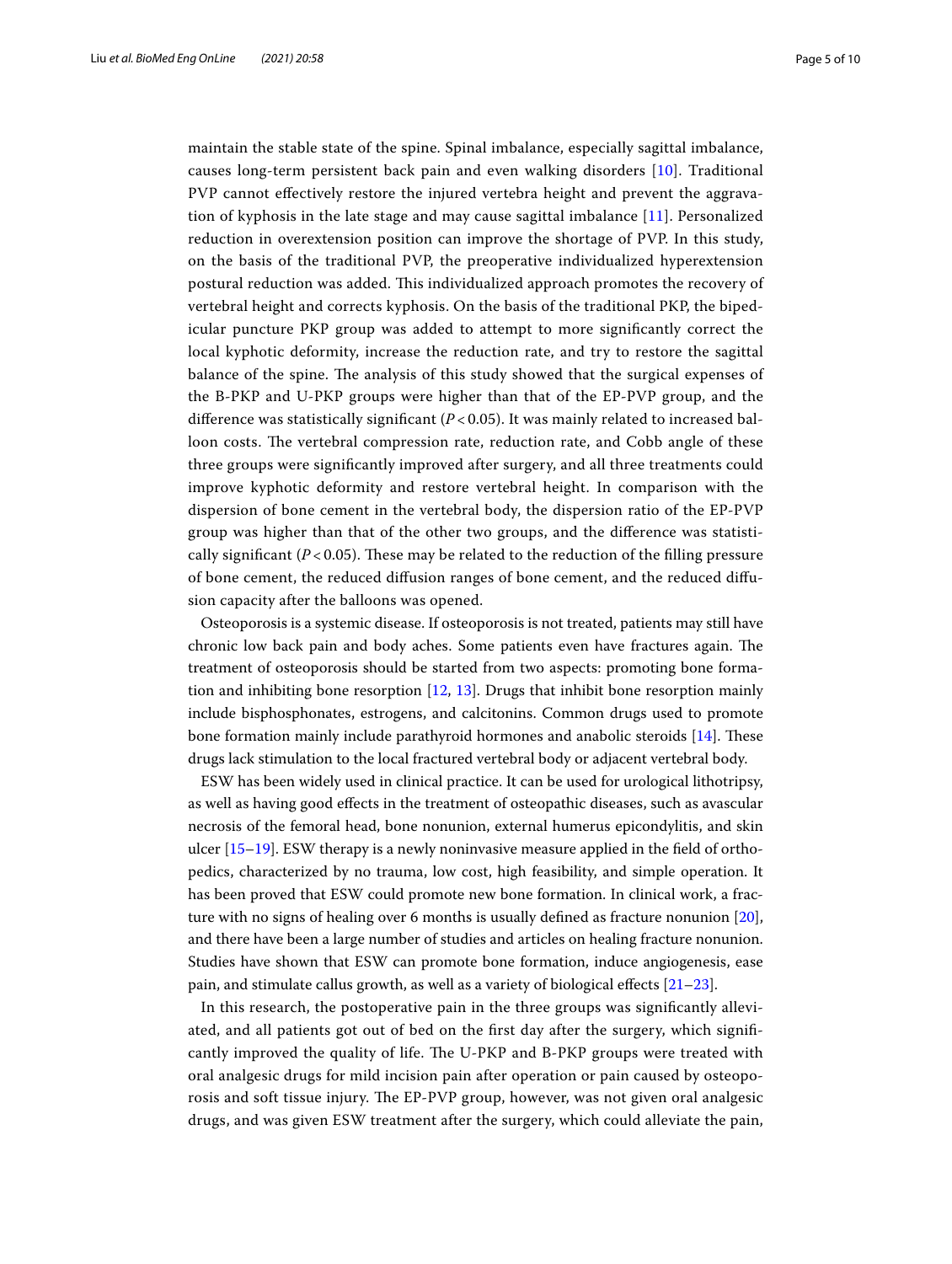reduce the ODI score better, alleviate the patients' pain, improve their quality of life, and reduce the application of pain-relieving medication.

However, the defciency of this study is that the number of cases included in the ESW group was small, there was a short application time in our department, the follow-up time was short, and the therapeutic energy, optimal time, treatment frequency, and long-term clinical efficacy of ESW still need to be confirmed by further increasing the sample size.

# **Conclusions**

In our small-sample study, all three treatment schemes can treat osteoporotic compression fracture of thoracolumbar vertebrae in postmenopausal women, relieve pain, and improve quality of life. Bipedicular piercing PKP could be selected for a high degree of vertebral compression, for it could better improve the recovery rate of the vertebral body, improve kyphotic deformity, and possibly better prevent the occurrence of sagittal imbalance. Moreover, ESW combined with PVP after reduction in overextension position could achieve a good vertebral reduction rate and improve kyphosis, may reduce the application of analgesic drugs, and improve the patients' pain and quality of life. ESW has been widely used in clinical practice, with the advantages of non-trauma, easy operation, low cost, and almost no side efects. However, large-scale clinical trials are needed to validate our fndings.

### **Methods**

### **Clinical data**

Tis study collected 59 patients who received surgery of thoracolumbar vertebral osteoporotic compression fracture between January 2017 and October 2019 in our spine surgery. All patients are postmenopausal women, aged 55–89 years (mean age: 71 years), and are single fracture. There were 2 cases of T10 vertebral bodies, 9 cases of T11 vertebral bodies, 23 cases of T12 vertebral bodies, 19 cases of L1 vertebral bodies, and 6 cases of L2 vertebral bodies among 59 vertebral bodies. They were randomly divided into three groups. The U-PKP group had 21 cases with unipedicular puncture, followed by bone cement injection operation. The B-PKP group had 20 cases with a bipedicular puncture, followed by bone cement injection operation. EP-PVP group has 18 cases, and the patients in this group underwent individualized hyperextension position reduction before surgery, followed by unipedicular PVP puncture surgery and then received ESW treatment after surgery. There were no statistically significant differences among the three groups in age, fracture segment distribution, injury to operation time, body mass index (BMI), and other basic data (*P*>0.05), as shown in Table [5](#page-6-0).

# **Inclusion criteria**

(1) All were patients with primary osteoporosis, with  $BMD < -2.5$  SD (DXA method), and all were postmenopausal women. (2) Toracolumbar MRI showed fresh compression fractures at 10 thoracic vertebrae to 2 lumbar vertebrae, and the degree of compression was  $\geq$  1/3. (3) All patients signed the informed consent and agreed to receive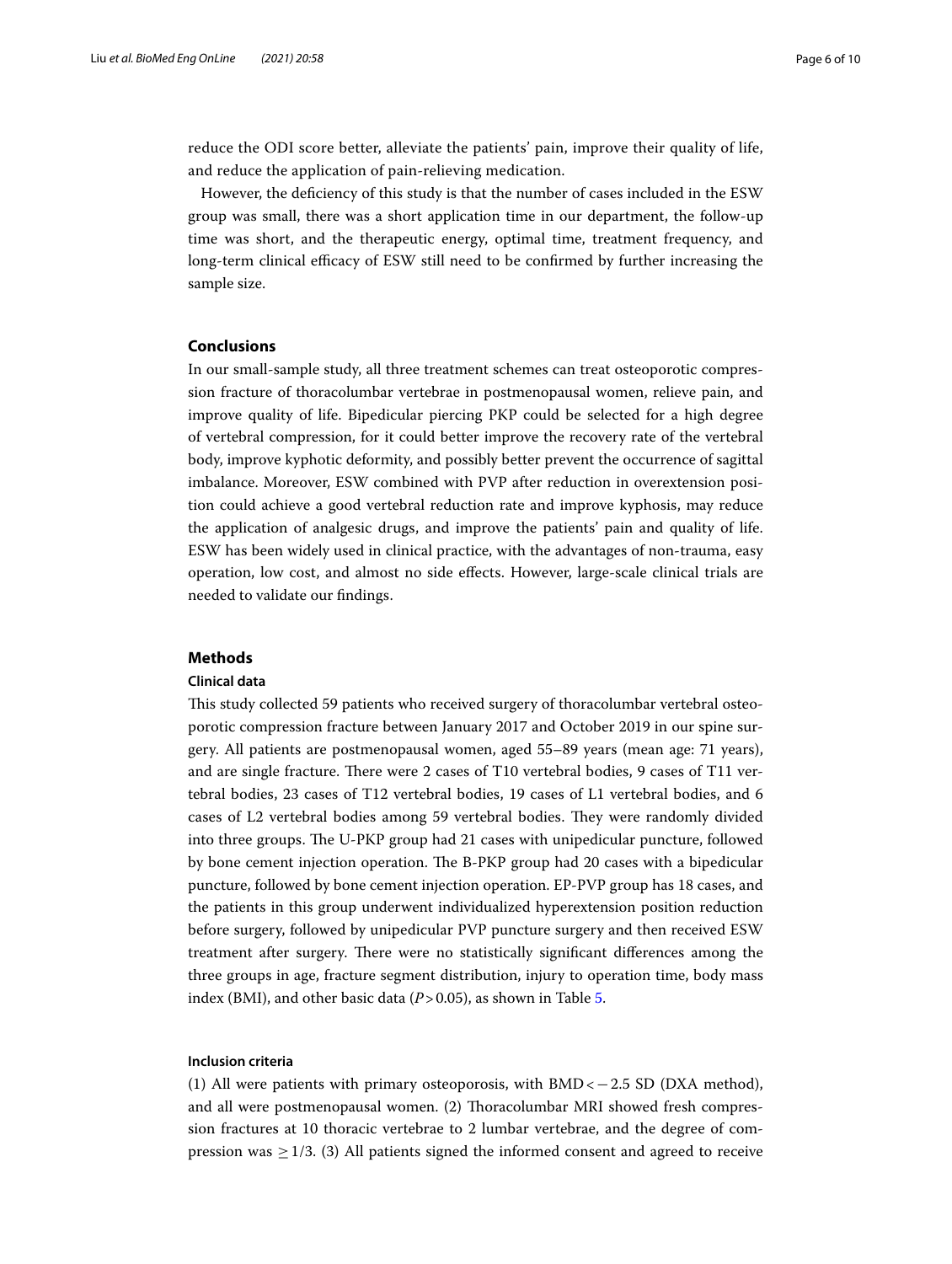| Item                                 | Group            |                  |                                                                             |           | $F/\Box^2$ $P$ |
|--------------------------------------|------------------|------------------|-----------------------------------------------------------------------------|-----------|----------------|
|                                      |                  |                  | U-PKP group ( $n = 21$ ) B-PKP group ( $n = 20$ ) EP-PVP group ( $n = 18$ ) |           |                |
| Age (yrs)                            | $70.52 + 8.16$   | $73.30 + 7.23$   | $70.56 + 7.15$                                                              | 0.88      | 0.42           |
| Lesion segments [n (%)]              | 21 (100)         | 20(200)          | 18 (100)                                                                    | 2.65 0.96 |                |
| $T10$ [n $(\%)$ ]                    | 1(4.76)          | 1(5.00)          | 0(0.00)                                                                     |           |                |
| $T11$ [n $(\%)$ ]                    | 4(19.05)         | 2(10.00)         | 3(16.67)                                                                    |           |                |
| $T12$ [n $(\%)$ ]                    | 7(33.33)         | 8(40.00)         | 8 (44.44)                                                                   |           |                |
| $L1$ [n $(%)$ ]                      | 6(28.57)         | 7(35.00)         | 6(33.33)                                                                    |           |                |
| $L2$ [n $(%)$ ]                      | 3(14.29)         | 2(10.00)         | 1(5.56)                                                                     |           |                |
| The time of fracture<br>injury (day) | $6.57 \pm 1.36$  | $6.40 \pm 1.23$  | $5.94 \pm 1.26$                                                             | 1.20      | 0.31           |
| BMI ( $kg/m2$ )                      | $23.27 \pm 1.77$ | $22.40 \pm 1.98$ | $22.57 \pm 2.05$                                                            | 1.15      | 0.32           |

<span id="page-6-0"></span>**Table 5** Comparison of baseline data between three groups

U-PKP operation or B-PKP operation or receive preoperative P-PVP operation and postoperative ESW treatment. (4) Clinical data are complete.

# **Exclusion criteria**

(1) Pathological fractures are caused by spinal tumor, spinal tuberculosis, etc. (2) Vertebral burst fractures; (3) Patients are combined with serious diseases, such as coagulation dysfunction or cardiopulmonary insufficiency, who cannot bear surgeries. (4) Osteoporosis is secondary to diabetes or hyperparathyroidism. (5) Patients have a history of taking drugs afecting bone metabolism. (6) Psychopaths and other special groups. All patients were given informed consent and approved by the hospital ethics committee.

# **Anesthesia and surgical methods**

All patients were anesthetized with 1% lidocaine local infltration anesthesia, and the surgery was performed by the chief physician of the same treatment group. All surgeries were performed under digital subtraction angiography (DSA) fuoroscopy in the catheterization room.

# **U-PKP group**

DSA adopted anterior perspective positioning at the injured vertebral pedicle with surface display and marking. After local infltration anesthesia, we chose the outer top of the vertebral pedicle as the puncture point. With 4.0 mm diameter of needle puncture in turn into the needle guided by X-ray. We used balloon dilatation to allow injured vertebral open reduction. The balloon pressure was set according to the principle of tolerance ability of the individual, within the range of 230–300 kPa pressure, after reset was satisfed, and a pushrod was applied to inject into injured vertebrae with bone cement at the wire-drawing stage. For the patients who still have knife edge pain and partial low back pain, which may be related to the knife edge, soft tissue injury around the fractured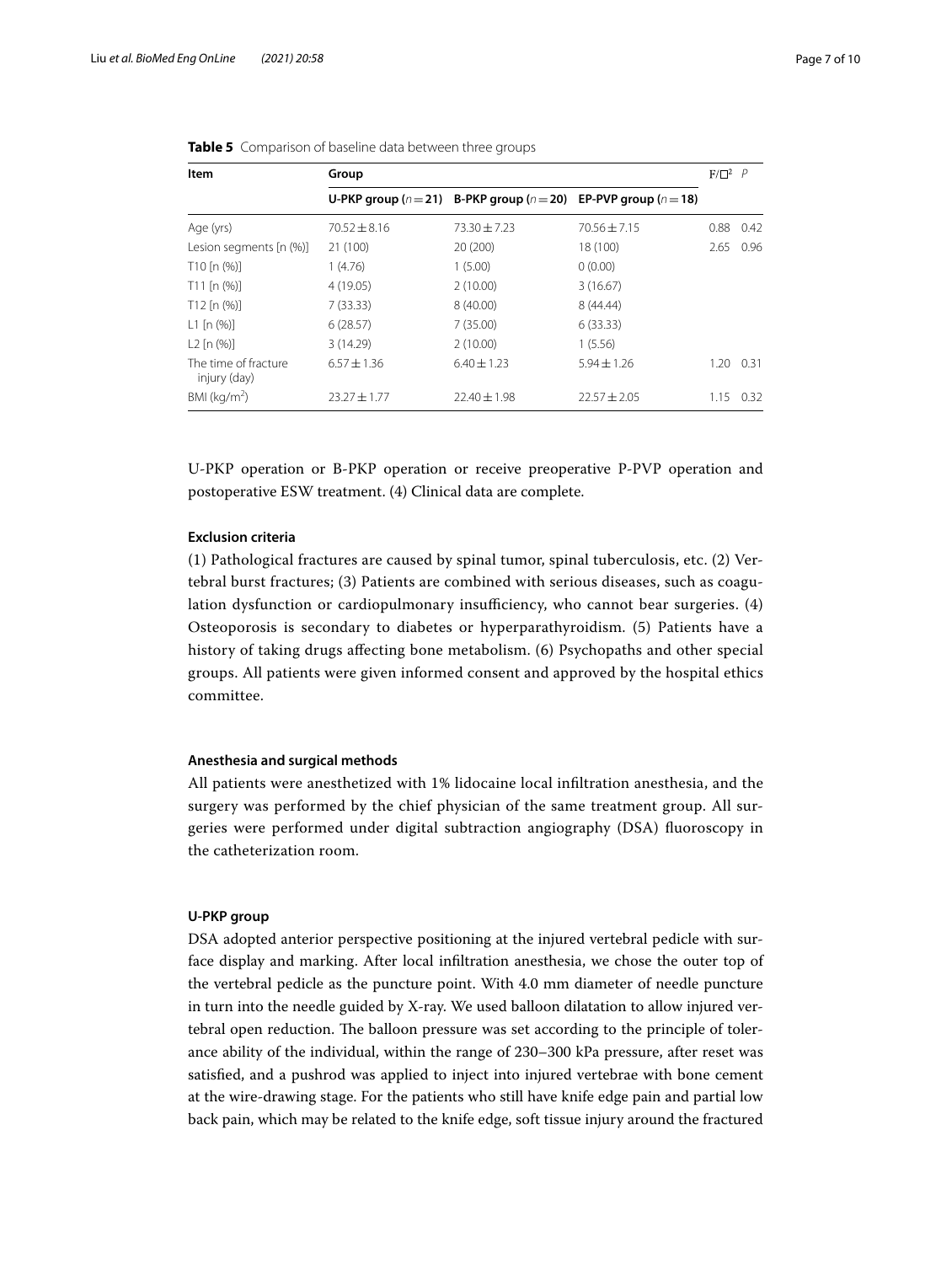vertebral body and severe osteoporosis, conventional non-steroidal analgesics and intravenous zoledronate were used for anti-osteoporosis treatment after surgery.

# **B-PKP group**

Tis group underwent bipedicular puncture, bipedicular balloon open, the other surgical procedures were the same as U-PKP group. For the patients who still have knife edge pain and partial low back pain, which may be related to the knife edge, soft tissue injury around the fractured vertebral body and severe osteoporosis. Conventional non-steroidal analgesics, and intravenous zoledronate were used for anti-osteoporosis treatment after surgery.

# **EP-PVP group**

After admission to the hospital, with a 5–10 cm cushion underneath the thoracolumbar vertebral body (usually a thin quilt that was folded), patients underwent personalized hyperextension position reductions. Patients lay down in the operating room with cushions underneath their chest and bipedicular anterior superior iliac spine, allowing the abdomen to impend in front of the injured vertebra. The spine was allowed to stretch, and operators moderately pressed the back of the injured vertebra. For the patients who still have knife edge pain or partial low back pain, intravenous zoledronate was used for anti-osteoporosis after surgery, but non-steroidal analgesics were not used. Then, patients were sent to the medical rehabilitation clinic for moderate energy of ESW treatment (0.15 mJ/mm<sup>2</sup>) at 24–48 h after surgery. The second ESW treatment (0.15 mJ/mm $^2$ ) was performed on the 30th day after surgery.

# **Observation indicators**

The operative time, operative blood loss, intraoperative bone cement dosage, length of stay, and hospitalization cost of the three groups were recorded and compared. After the operation, X-ray fuoroscopy with DSA can be used to collect photos, to collect and record the leakage of bone cement, the difusion of bone cement in the vertebral body (including mass type, mixed type and difusion type). Visual analog pain scale (VAS) and Oswestry dysfunction index (ODI) were used to evaluate the pain degree of preoperative and postoperative patients. X-ray was used to measure the height of injured vertebral body H0 in patients with compressed fracture, and the height of upper vertebral body of injured vertebra H1 and lower vertebral body of injured vertebra H2 were also measured. The height of the injured vertebra in the case of uncompressed fracture was calculated as  $H = (H1 + H2)/2$ , and the compression rate of the vertebral fracture site was calculated as  $=(H-H0)/H \times 100\%$ . The vertebral compression rate was measured by X-ray 1 day before and after the surgery, and the reduction rate of the vertebral overextension position was calculated (the reduction rate of the vertebral overextension position=the preoperative vertebral compression rate—the postoperative vertebral compression rate). Intraspinal leakage of bone cement, spinal nerve injury, and adjacent vertebral refracture were observed.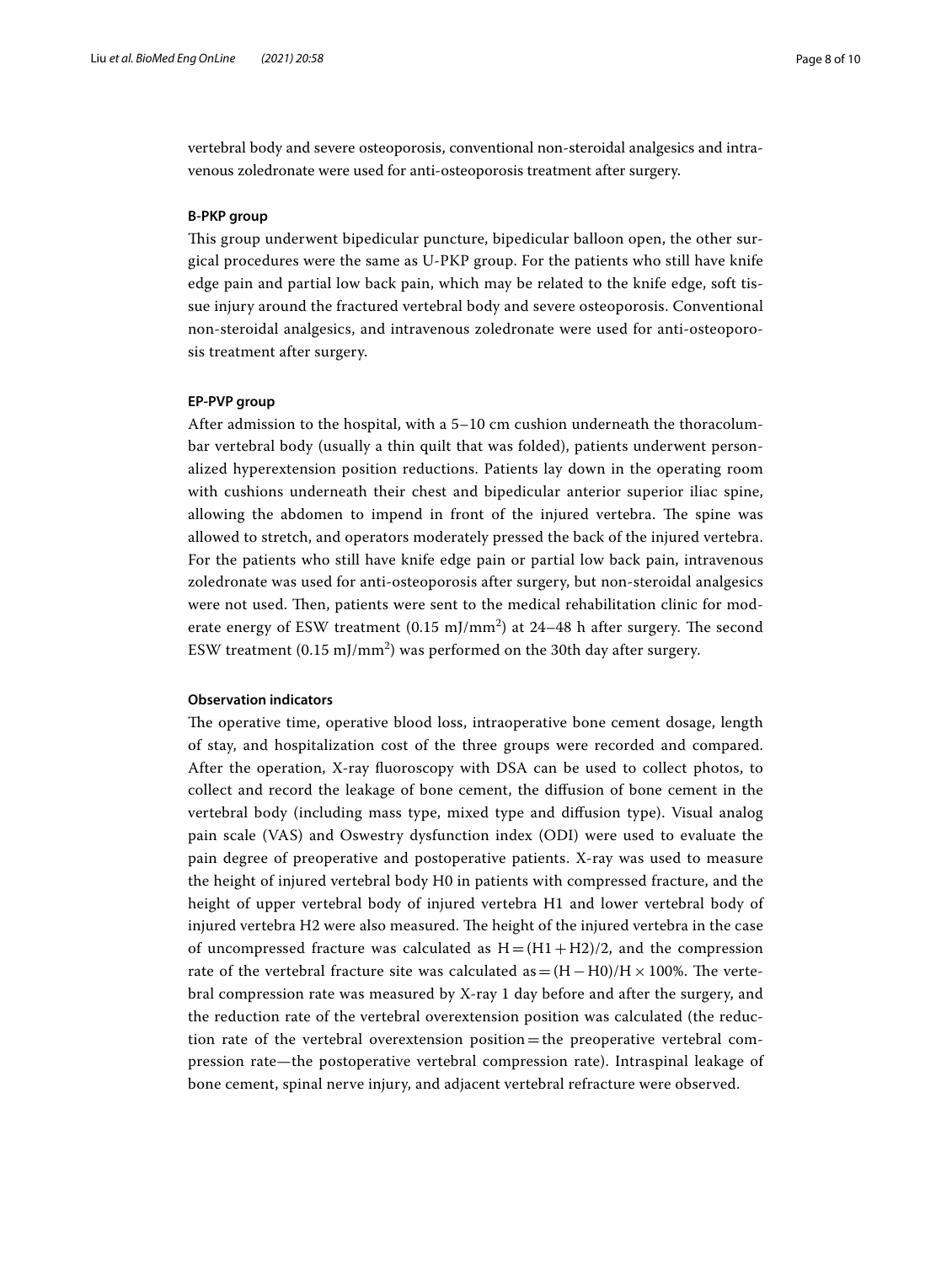# **Statistical methods**

All data were processed by the SPSS 21.0 statistical software package. Measurement data were expressed in  $\overline{X} \pm s$ . One-way analysis of variance was used for comparing the mean of multiple groups, and the least signifcant diference (LSD) method was used for pairwise comparison between groups. A t-test was used for comparison between the preoperative and postoperative groups. The sample size was determined by Gpower. *P* < 0.05 had statistical signifcance.

#### **Acknowledgements**

Not applicable.

### **Authors' contributions**

XL, HW performed the study, processed data and wrote the article; YZ, MW, YQ, XS performed the study; SW guided the study and revised the article. All Authors read and approved the fnal manuscript.

#### **Funding**

The study was supported by Shandong province medical and health science and technology development project (2017WS170), Municipal Science and Technology Development Program of Weifang (2020YX088 and 2020YX035).

#### **Availability of data and materials**

The data used to support the fndings of this study are available from the corresponding authors upon request.

### **Declarations**

#### **Ethics approval and consent to participate**

The study protocols were approved by the Medical Ethics Committee of Afliated Hospital of Weifang Medical University.

### **Consent for publication**

All authors consent for the publication of this manuscript.

#### **Competing interests**

The authors declare that they have no competing interests.

#### **Author details**

<sup>1</sup> Department of Spinal Surgery, Affiliated Hospital of Weifang Medical University, Weifang 261031, China. <sup>2</sup> Department of Operating Room, Affiliated Hospital of Weifang Medical University, Weifang, China. <sup>3</sup> Department of Spine Surgery, Weifang People's Hospital, Weifang, China. <sup>4</sup>Department of Anesthesiology, Weifang Medical University, Weifang, China.<br><sup>5</sup>Department of Endocripology, Affiliated Hospital of Weifang Medical University Weifang, China. <sup>5</sup>Department of Endocrinology, Affiliated Hospital of Weifang Medical University, Weifang, China.

### Received: 22 March 2021 Accepted: 31 May 2021 Published online: 10 June 2021

#### **References**

- <span id="page-8-0"></span>1. Cannarella R, Barbagallo F, Condorelli RA, Aversa A, La Vignera S, Calogero AE. Osteoporosis from an endocrine perspective: the role of hormonal changes in the elderly. J Clin Med. 2019;8(10):1564.
- <span id="page-8-1"></span>2. Li X, Xu J, Dai B, Wang X, Guo Q, Qin L. Targeting autophagy in osteoporosis: From pathophysiology to potential therapy. Age Res Rev. 2020;62:101098.
- <span id="page-8-2"></span>3. Qiu Y, Yang W, Wang Q, Yan S, Li B, Zhai X. Osteoporosis in postmenopausal women in this decade: a bibliometric assessment of current research and future hotspots. Arch Osteoporos. 2018;13(1):121.
- <span id="page-8-3"></span>4. Black DM, Rosen CJ. Clinical practice postmenopausal osteoporosis. N Engl J Med. 2016;374(3):254–62.
- <span id="page-8-4"></span>5. Zhao DH, Chen K, Zhu J, Yang X, Dong F, Wang WB. Postoperative functional evaluation of percutaneous vertebroplasty compared with percutaneous kyphoplasty for vertebral compression fractures. Am J Ther. 2016;23(6):e1381–90.
- <span id="page-8-5"></span>6. Gl Z, Wang S, Gao H, Huang Y, Zhou Y. Efcacy comparison between simulated optimization methods combined with percutaneous vertebroplasty and percutaneous kyphoplasty for osteoporotic thoracolumbar fracture. Chin J Trauma. 2019;35(10):888–95.
- <span id="page-8-6"></span>7. Shi L, Gao F, Sun W, Wang B, Guo W, Cheng L, Li Z, Wang W. Short-term efects of extracorporeal shock wave therapy on bone mineral density in postmenopausal osteoporotic patients. Osteoporos Int. 2017;28(10):2945–53.
- <span id="page-8-7"></span>8. Kling JM, Clarke BL, Sandhu NP. Osteoporosis prevention, screening, and treatment: a review. J Womens Health. 2014;23(7):563–72.
- <span id="page-8-8"></span>9. Yang B, Li G, Zhang Y, Zhou Y, Feng S. Percutaneous vertebroplasty versus percutaneous kyphoplasty for osteoporotic vertebral compressive fracture: a retrospective cohort study. Chin J Evid Based Med. 2015;15(4):377–80.
- <span id="page-8-9"></span>10. Berthonnaud E, Dimnet J, Roussouly P, Labelle H. Analysis of the sagittal balance of the spine and pelvis using shape and orientation parameters. J Spinal Disord Tech. 2005;18(1):40–7.
- <span id="page-8-10"></span>11. Klazen CA, Lohle PN, de Vries J, et al. Vertebroplasty versus conservative treatment in acute osteoporotic vertebral compression fractures (Vertos II): an open-label randomised trial. Lancet. 2010;376(9746):1085–92.